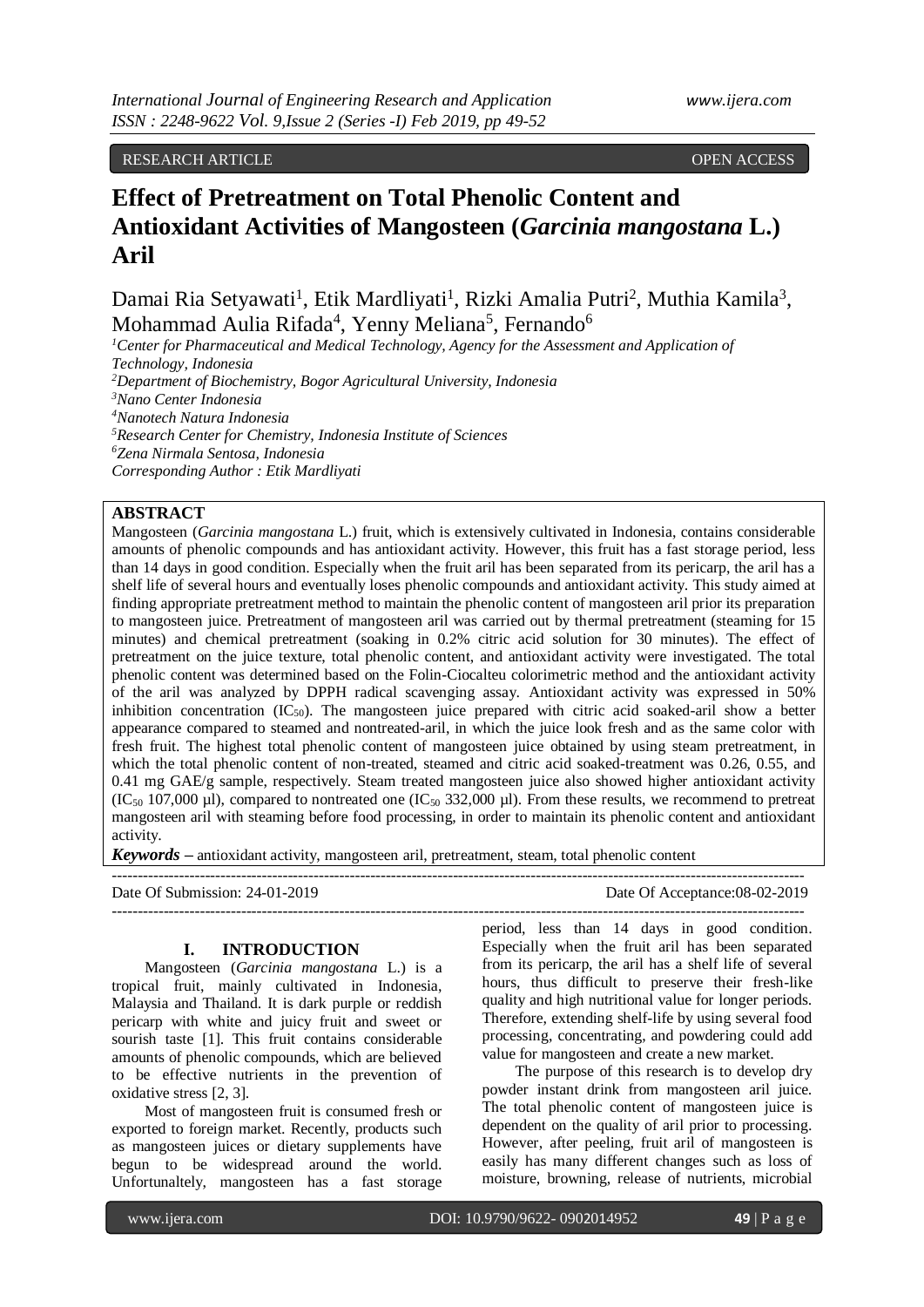growth, or off-flavours [4]. All of these changes may be accompanied by degradation of bioactive compounds. Therefore, at first we must find most appropriate pretreatment method for improve the quality of mangosteen aril. Some studies have reported that mild heat treatment (such as hot water dips or infrared surface application) has shown some potential application for improving the quality of fresh-cut fruits [5]. Chemical preservatives such as citric, ascorbic, malic, and erythorbic acid are also commonly used in food industry for extend the shelf life of fresh fruit [6]. Nevertheless, there are still no reports on the use of steaming and citric acid soaking as a pretreatment of mangosteen aril. Therefore, the objective of the present study is to investigate the effect of aril pretreatment on the total phenolic content and antioxidant activity.

# **II. EXPERIMENTAL PROCEDURES**

# **2.1. Materials**

Mangosteen fruit is harvested from Purwakarta, West Java. 2,2-diphenyl-1 picrylhydrazyl (DPPH), Folin-Ciocalteau reagent, ascorbic acid, gallic acid were purchase from Sigma Co (St. Lous, MO, USA). Sodium carbonate, citric acid, methanol, ethanol were purchased from Merck.

#### **2.2. Sample preparation**

Mangosteen aril was separated from its pericarp and washed with water. The aril was thoroughly homogenized in a domestic blenderand filtered to obtained mangosteen juice. Other preparation for fruit aril was by steaming and soaking in citric acid 0.2%. Fruit aril was steamed on boiling water for 15 minutes, while other fruit aril was soaked in citric acid solution for 30 minutes. After steaming and soaking process, fruit aril was blended and filtered to get steamed and soaked mangosteen juice.

## **2.3. Determination of antioxidant activity by DPPH radical scavenging**

Antioxidant activity can be measured by DPPH radical scavenging activity method based on Ghafar et al (2010) method with some modification. A 50 µL of sample mixed with 1 mL 0.04 M DPPH in 80% ethanol, shaken and left to stand at room temperature for 30 minutes in a dark room. Ascorbic acid was used as positive control at concentration of 5, 10, 25, 50 and 75µg/mL. The negative control contained only DPPH solution, while the blank contained 80% ethanol. DPPH scavenging activity was measured using spectrophotometer at 517 nm. The scavenging effect was determined by the ratio of DPPH absorption decrease against the absorption of DPPH solution (negative control) using the

following equation :<br>
Scavenging (%) =  $\frac{\text{Abs}_{\text{(control)}} - \text{Abs}_{\text{(sample)}}}{\cdot} \times 100$  $\mathrm{Abs}_{(\mathrm{control})}$ 

Inhibition concentration  $50$   $(IC_{50})$  value was obtained from the plotted graph of scavenging against concentration of sample  $(\mu g / mL)$  [7].

## **2.4. Determination of total phenolic content**

The total phenolics were determined by using Folin-Ciocalteu method. Gallic acid was used as a standard equivalent (in mg/g). Sample was prepared by diluted mangosteen aril juice by 10-fold dilution in distilled water. 200 µL of sample was mixed with 750  $\mu$ L of Folin-Ciocalteau reagent. After 5 minutes, 750 µL of 6% sodium carbonate solution was added to the mixture and stand for 60 minutes room temperature. The absorbance was measured by UV-Vis spectrophotometer at 725 nm. Standard curve of gallic acid was prepared by the same procedure. The maximum concentration of gallic acid of 100 µg/mL was prepared with methanol solvent, from which a serial dilution was made to give concentrations of 70, 50, 30, and 20 µg/mL. Total phenolic content was expressed as µg gallic acid equivalent (GAE) per gram sample [7].

## **III. RESULTS AND DISCUSSION**

Preparation of mangosteen juice by steaming in hot water or soaking in citric acid 0.2% was carried out to know the treatment effect on the total phenolic content and antioxidant activity, compared with mangosteen juice without any treatment. Physically, mangosteen aril fruit soaking in 0.4% citric acid was looking fresh and same color with fresh fruit, better than steaming- and without treatment-fruit aril. Steaming-fruit aril had soft texture and slightly brown in color, while without treatment-fruit aril had fresh texture aril and slightly brown in color.

Treatment and non treatment-fruit aril was blended and filtered to obtain mangosteen juice. Steamed- and citric acid soaked-mangosteen juice had a white to slightly brown in color while non treatment juice had a light brown in color. Citric acid soaked-mangosteen juice had a fresh smell like fresh fruit and sour taste. Steamed- and non-treatment mangosteen juice lose the fresh smell but they still taste sour. All treatment and non-treatment mangosteen juice was stored at freezer until further testing of total phenolic content and antioxidant activity.

Total phenolic content of mangosteen aril juice was carried out using Folin-Ciocalteu reagent based on Ghafar et al (2010) method with several modification. Total phenolic content test is a colorimetric reaction measured using UV/Vis spectrophotometer. This method is the easiest, fast and cheap method. The hydroxyl groups of phenols or polyphenols in plant extract will react specifically with Folin-Ciocalteu reagent. The yellow Folin-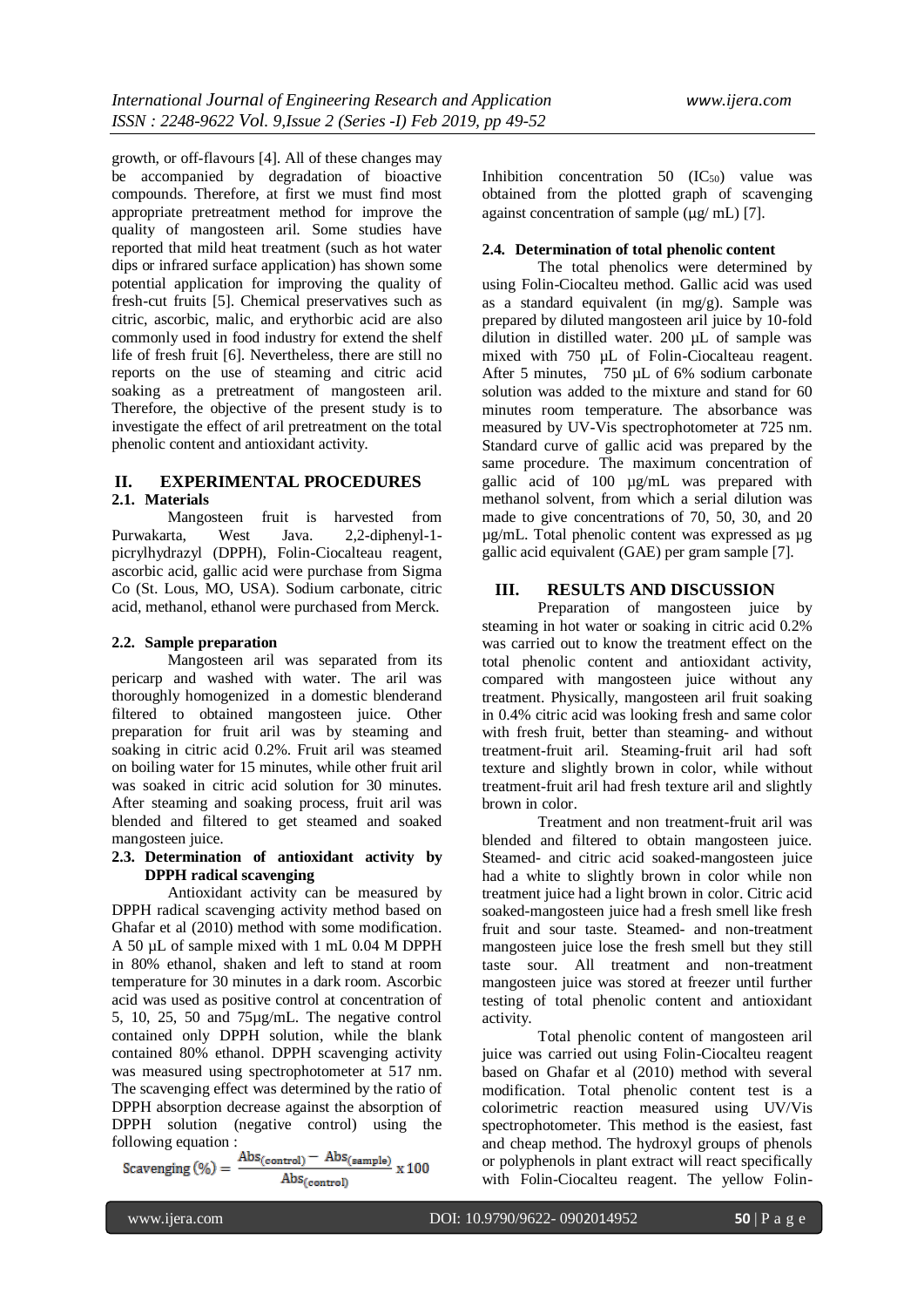Ciocalteu reagent will react to form a blue chromophore complex. The more phenolic compounds or polyphenols, the higher intensity of blue produced [8].



**Figure 1.** Gallic acid standard curve

| Table 1. Total phenolic content in mangosteen juice |  |
|-----------------------------------------------------|--|
|                                                     |  |

| <b>Treatment</b>      | Total phenolic content |
|-----------------------|------------------------|
|                       | (mg GAE/g sample)      |
| Non treatment         | $0.26 \pm 0.036$       |
| <b>Steamed</b>        | $0.55 \pm 0.035$       |
| Soaked in citric acid | $0.41 \pm 0.031$       |

The results for the total phenolic content of mangosteen aril juices are summarized in Table 1. As shown in the table, steamed mangosteen juice exhibited the highest phenolic content than citric acid soaked one. The lowest total phenolic content was, as expected, the juice without aril pretreatment. These results indicated that the total phenolic content of mangosteen aril can protected by steaming process. Thus, the steaming process should be considered for optimal pretreatment method.

DPPH radical scavenging ability was evaluated to examine the antioxidant activity of mangosteen aril juice. DPPH is an oxidizing material which can be reacted with antioxidant compound. DPPH reduction will occur and change the violet color of DPPH to a pale yellow color. So, high scavenging activity of sample means high reduction of DPPH [9]. Each sample as well as the positive standard of ascorbic acid was measured in several series of concentration so that the 50% inhibition concentration  $(IC_{50})$  of each sample was obtained. The  $IC_{50}$  value was determined by plotting on a graph of scavenging activity, where the value describes the total antioxidants needed to reduce the initial DPPH radical by 50%. Ascorbic acid is a high antioxidant compound that is used as a comparison for the antioxidant activity of the sample. Graphs of scavenging activity curves on ascorbic acid concentration can be seen in Fig. 2.  $IC_{50}$  values of ascorbic acid and each sample can be seen in Table 2.



**Figure 2**. Scavenging activity curve of ascorbic acid

**Table 2.** IC<sub>50</sub> value of ascorbic acid and mangosteen  $i<sub>1</sub>$ 

| uicc       |               |                      |
|------------|---------------|----------------------|
| Sample     | Treatment     | $IC_{50}$ (µg/mL)    |
| Ascorbic   |               | $83.16 \pm 2.02$     |
| acid       |               |                      |
| Mangosteen | Non treatment | $332000 \pm 7000$    |
| juice      | Steamed       | $107000 \pm 1855.93$ |
|            | Soaked in     | $482333 +$           |
|            | citric acid   | 16252.56             |
|            |               |                      |

The results showed that the antioxidant activity of ascorbic acid is much higher compared to the samples of mangosteen juice. Steamedmangosteen juice show the highest antioxidant activity. The  $IC_{50}$  values of mangosteen juice ranged from  $107,000 - 482,333$  ug/mL, which means that their inhibition value is small.

#### **IV. CONCLUSION**

In conclusion, steam pretreatment is a promising method to protect the mangosteen aril from color change and losing of total phenolic content. Further investigation is needed to formulate the pretreated aril juice in dry powder form of instant drink.

#### **ACKNOWLEDGEMENT**

This research was supported by insinas research grant from Ministry of Research, Technology, and Higher Education of Republic of Indonesia.

#### **REFERENCES**

- [1]. Chaovanalikit A, Mingmuang A, Kitbunluewit T, Choldumrongkool N, Sondee J, Chupratum S (2012) Anthocyanin and total phenolics content of mangosteen and effect of processing on the quality of Mangosteen products. Int Food Res J 19:1047–1053
- [2]. Lü J-M, Lin PH, Yao Q, Chen C (2010) Chemical and molecular mechanisms of antioxidants: experimental approaches and model systems. J Cell Mol Med 14:840–860 . doi: 10.1111/j.1582-4934.2009.00897
- [3]. Ibrahim MY, Hashim NM, Mariod AA, Mohan S, Abdulla MA, Abdelwahab SI,